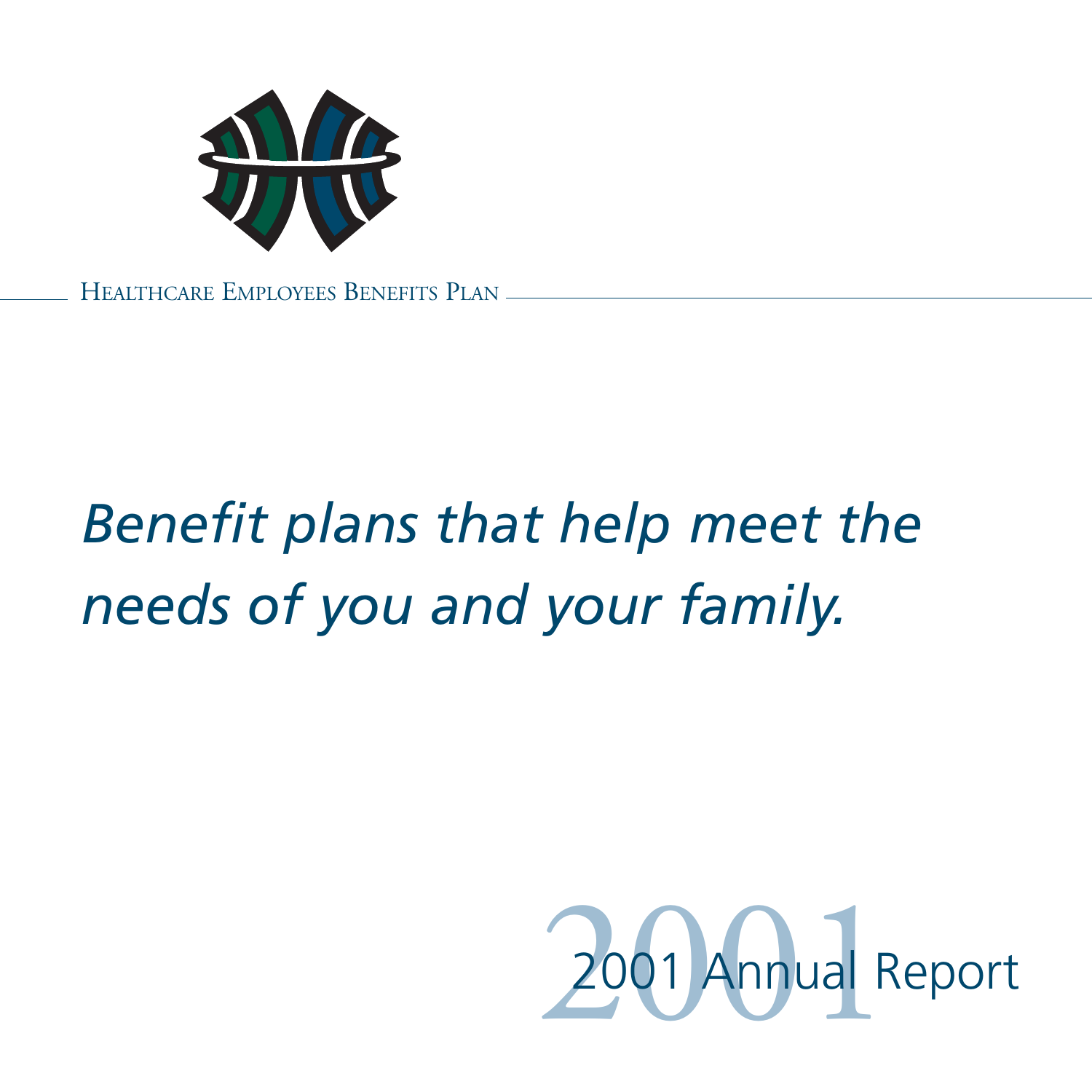### annual report

- 3 introduction
- 4 report from the chair
- 6 report from the executive director
- 8 how we work for you
- 10 2001 highlights
- 15 management's responsibility
- 16 **financial summary**
- 18 on the horizon
- 19 **HEBP** directory
- 19 feedback card



HEALTHCARE EMPLOYEES BENEFITS PLAN - MANITOBA

For more detailed financial information or additional information about HEBP, please contact us.

900 – 200 Graham Avenue Winnipeg, MB R3C 4L5 Phone: (204) 942-6591 Toll Free: 1-888-842-4233 or 1-877-567-4996 Fax: (204) 943-3862 Website: www.hebp.mb.ca E-mail: communications@hepp.mb.ca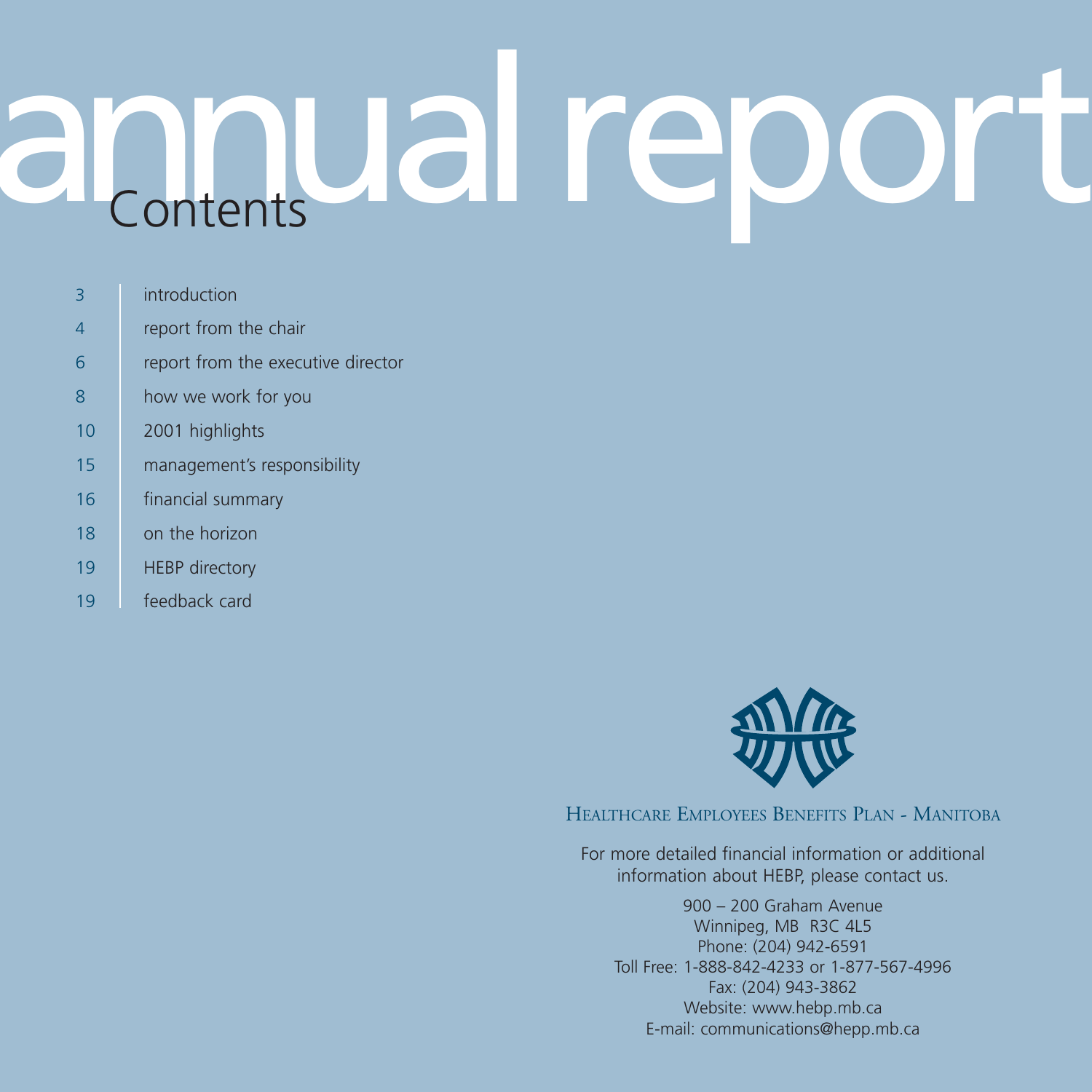### Introduction

HEBP offers Group Healthcare, Dental, Long Term Disability (LTD) and Life Insurance plans to eligible healthcare employees and their families throughout Manitoba.

Not all employers participate in all of the benefits plans offered through HEBP.

Should you require coverage clarification, please check with your employer. Retirees may contact HEBP for coverage clarification.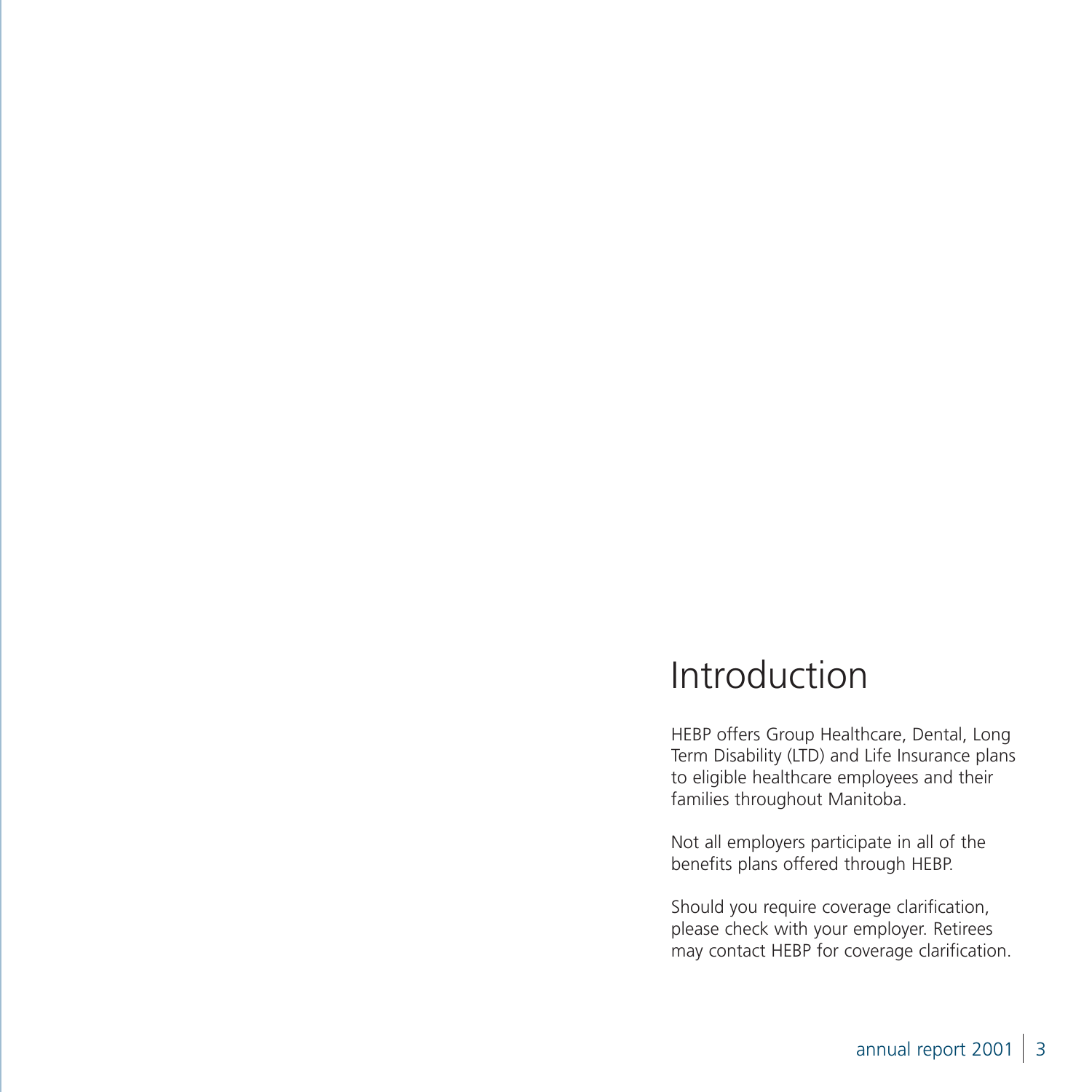# Meeting your needs.

The Healthcare Employees Benefits Plan (HEBP) continues to be guided by a dedicated Board, committed to the ultimate goal of ensuring that Manitoba's healthcare employees are provided with the best benefits available within our resources.

In 2001 there were many exciting developments at HEBP:

- Following a comprehensive review, the decision was made to self-insure the LTD Plan and administer the Plan in-house at HEBP, effective June 1, 2002.
- An Employer Manual was developed and distributed to participating employers.
- PlanView, our orientation video, and PlanSite, HEBP's website at *www.hebp.mb.ca* were introduced in June 2001.

You will find more information about these and other developments within this year's annual report.

The decision to fully self-insure and self-administer the LTD Plan was made in response to ongoing concerns from

employers, members and claimants. Bringing the Plan in-house will allow us to reduce expenses, enhance our service to members and focus our energies on early intervention and return to work programs.

To contain LTD Plan costs, a significant premium increase would have been necessary, however to avoid passing this increase on to employers and members, the Board is reviewing all aspects of the Plan and will keep you informed of any changes.

The name of the LTD Plan will change to *HEBP Disability and Rehabilitation Plan* to reflect its positive features. Any claims incurred on or after June 1, 2002 will be assessed by in-house Claim Specialists at HEBP. A Rehabilitation Coordinator at HEBP will direct rehabilitation programs for disabled plan members.

During 2001, there was consolidation within several RHAs, however we had a larger percentage of participating facilities within Manitoba than last year. Increased employer participation provides increased portability of benefits for members who transfer between healthcare facilities within Manitoba.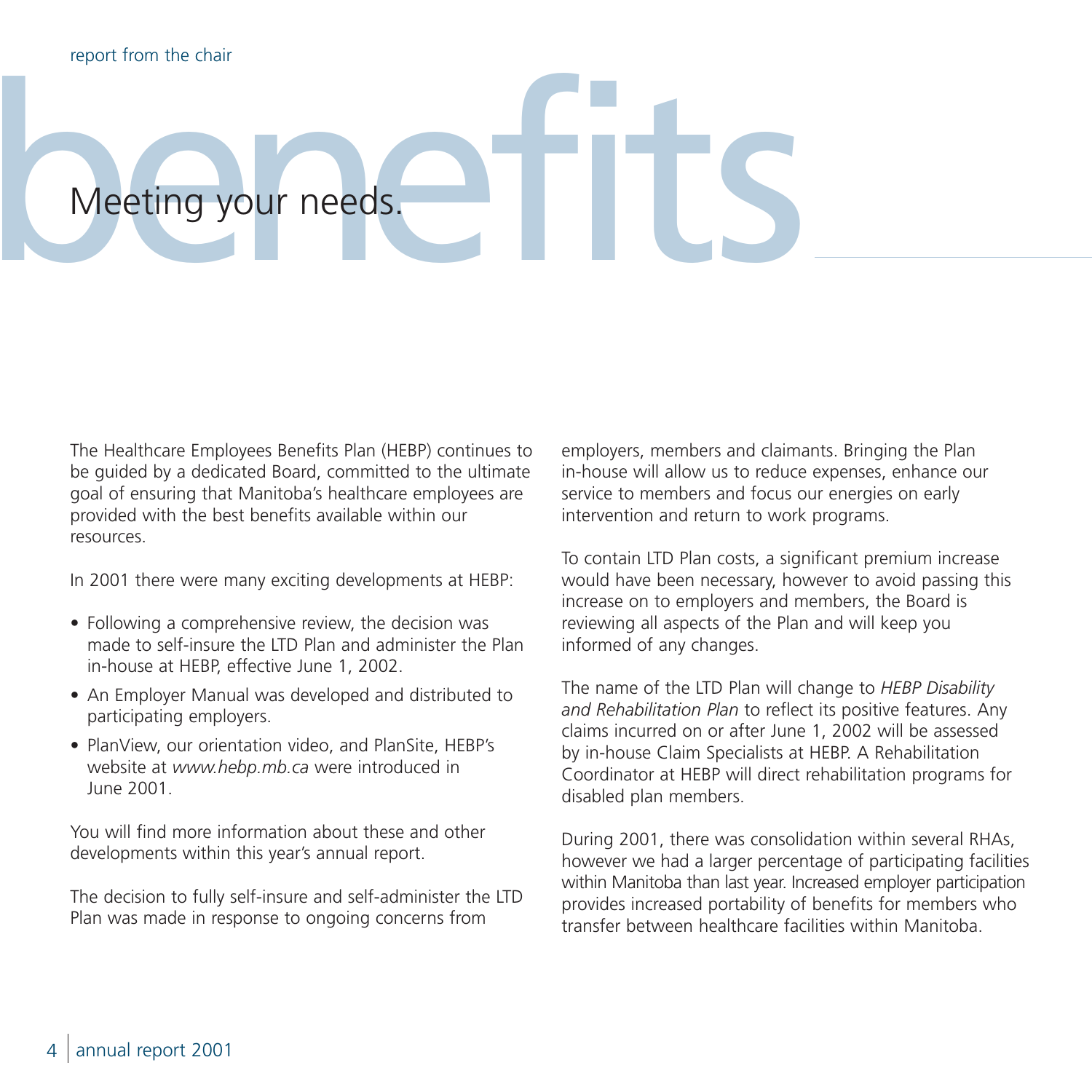*Overall, member participation grew in our active member plans, paving the way for a strong future. Increased employer participation provides increased portability of benefits for members who transfer between healthcare facilities within Manitoba.*

Overall, member participation also grew in our active member plans, paving the way for a strong future.

To offset the increased total of claims paid under the Plans in 2001, Basic, Enhanced and Retiree Group Healthcare premium rates were increased effective July 1, 2001.

In general, benefit plans are experiencing increases in paid claims due to an aging population and the continued shifting of expenses from government plans to individuals and their benefit plans. With benefits and disability claims increasing, HEBP will continue to concentrate on efficient administration, management of expenses and service to members to provide benefits plans that meet members' coverage needs at a reasonable cost.

The Board would like to express its sincere thanks to the management and staff at HEBP. Their dedication and hard work is readily apparent in the many initiatives undertaken this year.

I would also like to take this opportunity to thank the members of the HEBP Board of Trustees for their continued hard work and commitment to enhancing HEBP benefits and services for members.

We look forward to continuing to provide you with comprehensive benefits plans that help meet the needs of you and your family.

Bob Rogel

Bob Romphf Chair, HEBP - Manitoba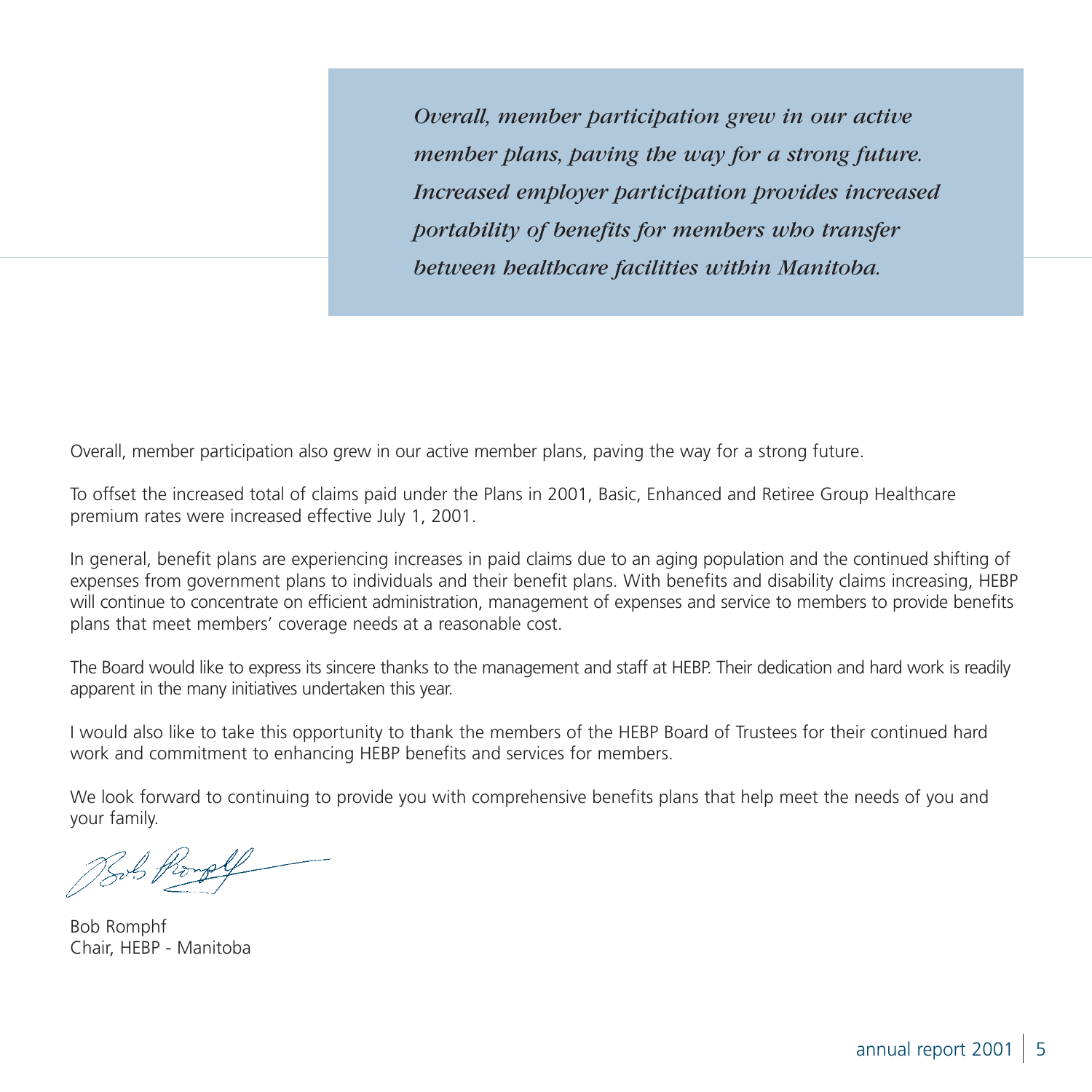### We are here to help you.

As government plans continue to cover fewer healthcare related expenses than in the past, benefits coverage is becoming even more important.

The Plans offered through HEBP have been designed to provide a full range of benefits to Manitoba's healthcare employees.

For eligible members who are actively employed, we offer:

- Group Healthcare Benefits, with a choice of two coverage levels
- Dental Benefits
- Long Term Disability (LTD) Benefits
- Life Insurance Benefits and Accidental Death and Dismemberment (AD&D) Insurance Benefits for members and dependents

For eligible retirees, we offer:

- Retiree Group Healthcare Benefits, with a choice of two coverage levels
- Life Insurance Benefits

You will find more information about these benefits in the *how we work for you* section of this report.

The commitment of our Board members and the outstanding staff at HEBP allows us to deliver these benefits to you. I am very thankful to them for their efforts, which allow us to fulfill our commitment to members and continue to advance in many areas including member service, communication and technology.

HEBP's Member Services Representatives (MSRs) are experienced in providing members with information and assistance from enrolment through to retirement.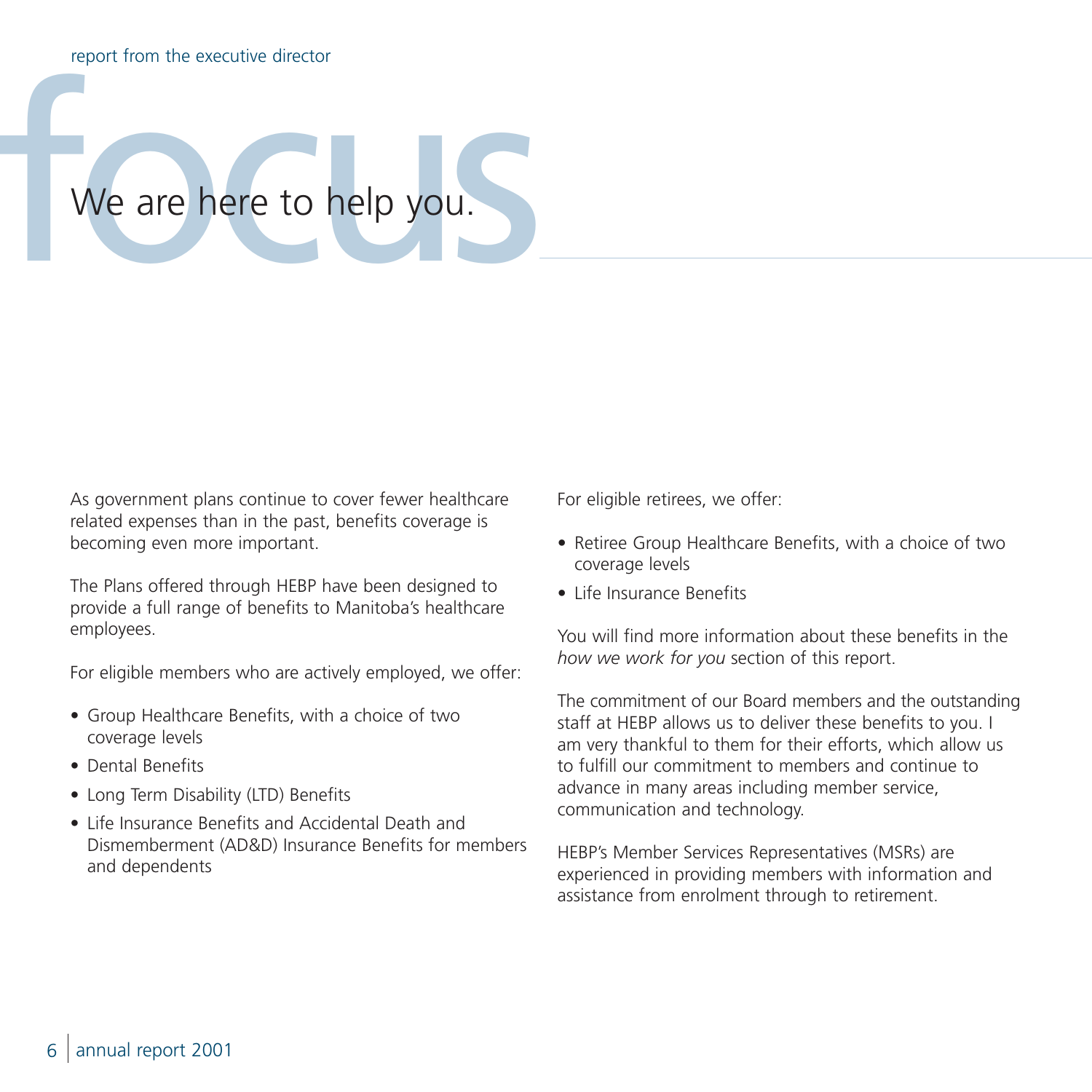*HEBP's Member Services Representatives (MSRs) are experienced in providing members with information and assistance from enrolment through to retirement.*

We offer several communication resources to keep members, employers and unions informed about plan issues and changes including information booklets, fact sheets, newsletters and our video and website that were introduced in June 2001.

We are here to help you. If you have any questions, comments or suggestions about HEBP or our services, please let us know by completing the feedback card at the end of this report or by contacting us.

It is our privilege to serve you.

Buan LaBelle

Brian LaBelle, RPA Executive Director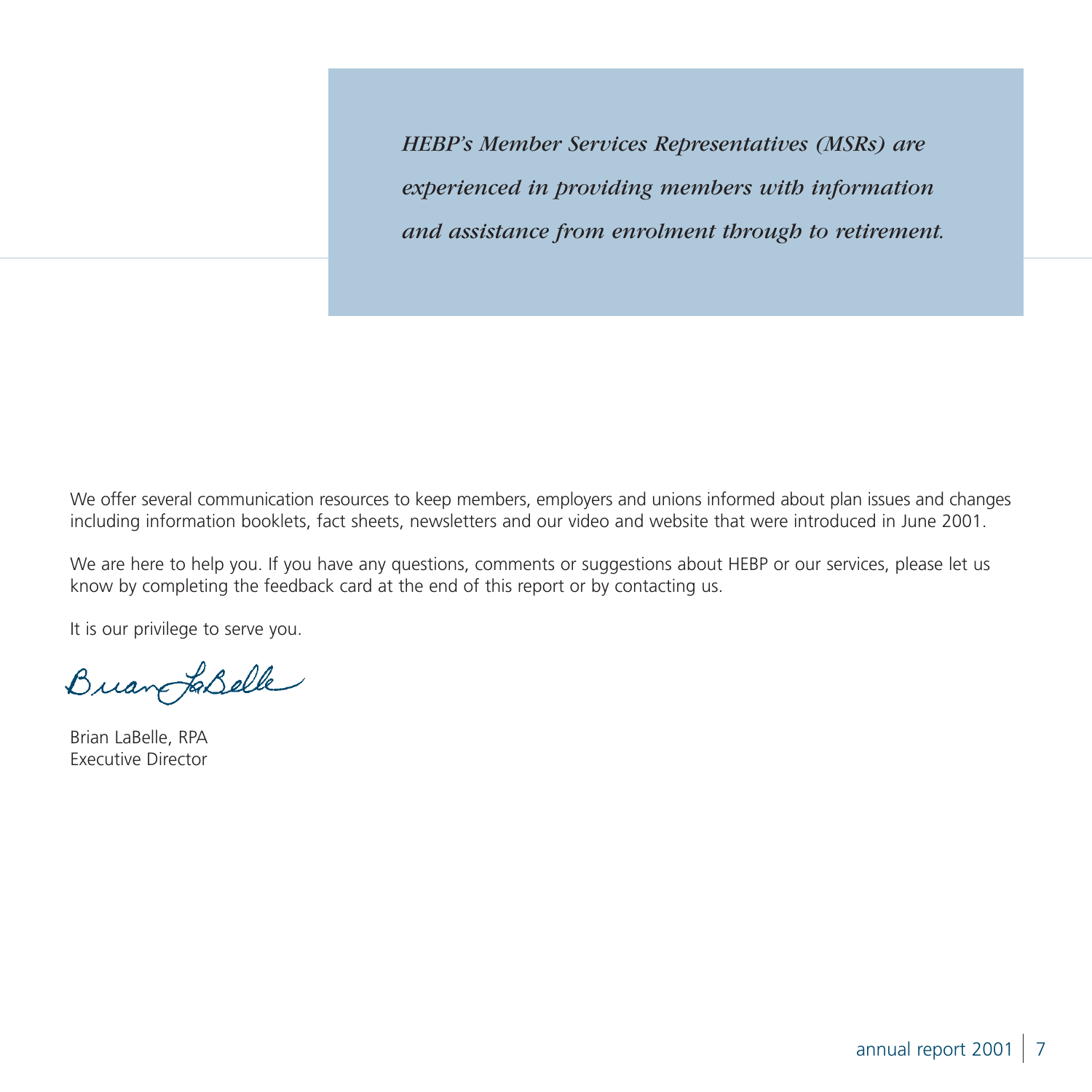## Adw we work for you.

The Healthcare Employees Benefits Plan (HEBP) was established in 1998 to provide a comprehensive benefits program to meet the needs of Manitoba's healthcare employees. The HEBP Board, management and staff are focused on continually improving and enhancing service to plan members.

### *Benefits Coverage for Active Employees*

- **Group Healthcare Plan** There are two coverage levels under the Group Healthcare Plan designed to provide comprehensive coverage for many healthcare related expenses. *Basic coverage* covers ambulance service, semi-private hospital room accommodations, travel healthcare insurance, prescription drugs and other benefits such as private duty nursing, nutrition counseling and physiotherapy. *Enhanced coverage* provides higher maximums for the above benefits and offers additional benefits such as vision care, assisted care benefits, specialist referral benefits, chiropractic benefits, hearing aids and orthotics.
- **Dental Plan** Covers 100% of eligible charges for basic dental treatment, 50% of eligible charges for major dental treatment and 50% of eligible charges for orthodontic treatment for dependent children under age 18. You and your family members may claim up to \$1,000 per person for each calendar year.

• **LTD Plan** – Provides you with income should you become unable to work because of an illness or injury, and supports rehabilitation programs. If approved for benefits, your benefit is calculated as follows:

*Basic Hourly Rate of Pay x Average Monthly Hours Worked x 66 2/3 Per Cent = Monthly Benefit* 

• **Life Insurance Plan** – You are automatically insured for Basic Life Insurance equal to your gross basic annual earnings and you may choose optional coverage for yourself and your family. You are also automatically insured for Basic Accidental Death & Dismemberment (AD&D) Insurance equal to your total Basic and Optional Life Insurance coverage, and you may choose optional AD&D insurance.

### *Benefits Coverage for Retirees*

• **Retiree Group Healthcare Plan** – There are two coverage levels under the Retiree Group Healthcare Plan designed to provide comprehensive coverage for many healthcare related expenses. *Level I* covers ambulance service and semi-private hospital room accommodations. *Level II* covers the above benefits and additional benefits such as private duty nursing, travel healthcare insurance, prescription drug coverage, cardiac rehabilitation, chiropractic benefits and coverage for paramedical practitioners.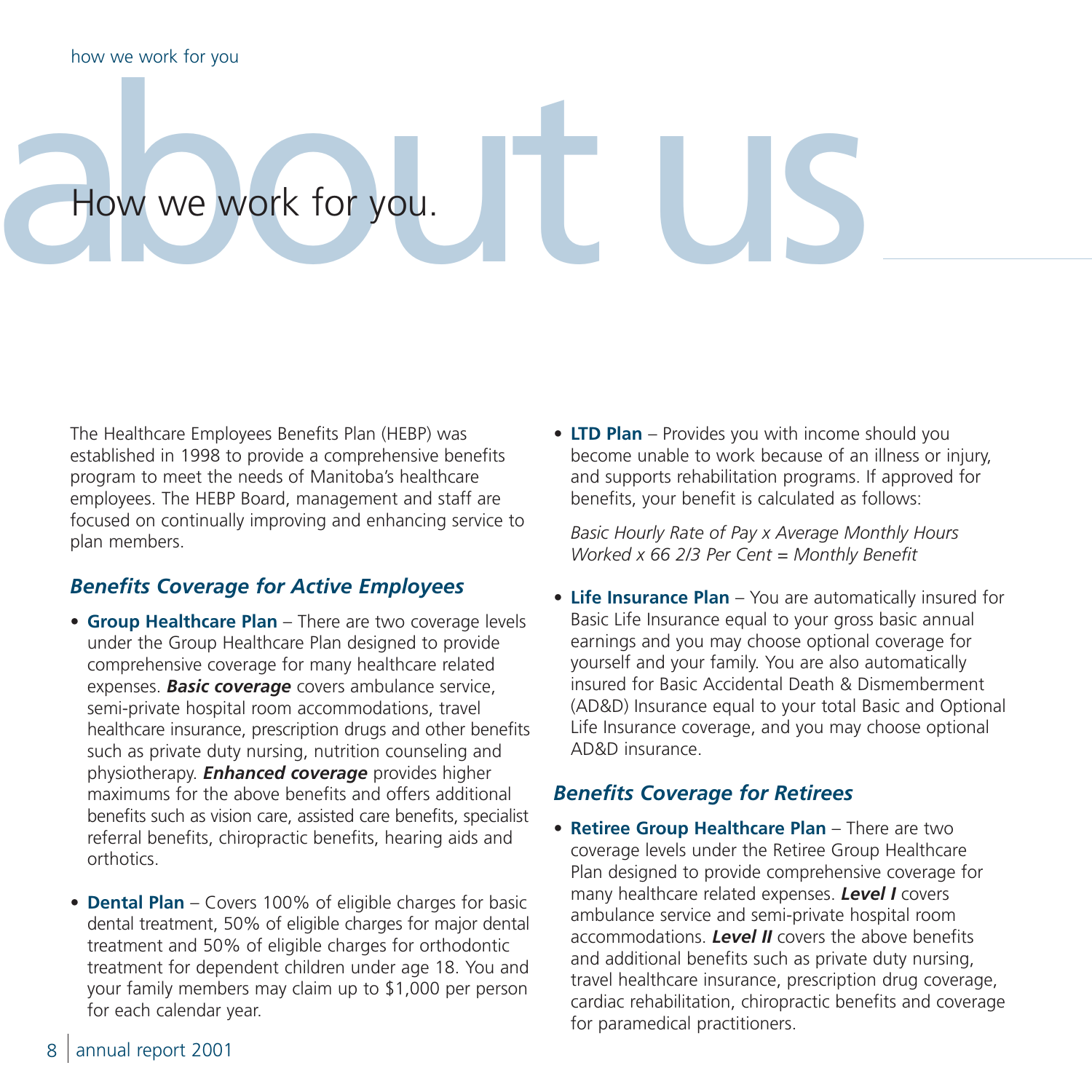### *Privacy Commitment*

*We are committed to protecting the privacy and confidentiality of members' personal data.The collection, use, retention, disclosure, transfer, security and access of personal data will be in accordance with new national and provincial privacy laws which come into effect on January 1, 2004.*

*Personal data may be used and retained by us for benefit calculation purposes.If personal information is required for other purposes, your consent will be obtained in advance.*

• **Life Insurance Plan** – At retirement, Optional Post Retirement Insurance is available. You may choose from one to four units, depending on the number of units of insurance you had while actively at work. Each unit is equal to \$7,000 of insurance before the age of 60, and at age 60, reduces by \$1,000 per unit every five years. Coverage and premiums stop at age 90.

Please refer to your Information for Healthcare Employees package for additional information on benefits and maximums.

### *Board of Trustees*

HEBP is governed by an independent, 10 member joint Board of Trustees representing both union and employer participants:

- Five Trustees represent participating employers.
- Five Trustees represent employees from a wide range of healthcare related unions in Manitoba.

Please refer to the directory on page 19 of this report for Board Member names and affiliations.

### *HEBP Staff*

The HEBP Board is supported by the management team and 36 staff members. Staff provides administrative and member services for HEBP as well as for the Healthcare Employees Pension Plan (HEPP).

### *Insurance Carriers*

We work with the following benefit carriers in providing benefit coverage and customer service to you:

Manitoba Blue Cross

- Group Healthcare Plan
- Dental Plan

Great-West Life Assurance Company

- Member and Dependent Life Insurance Plan
- AD&D Insurance Plan

Manulife Financial

• ITD Plan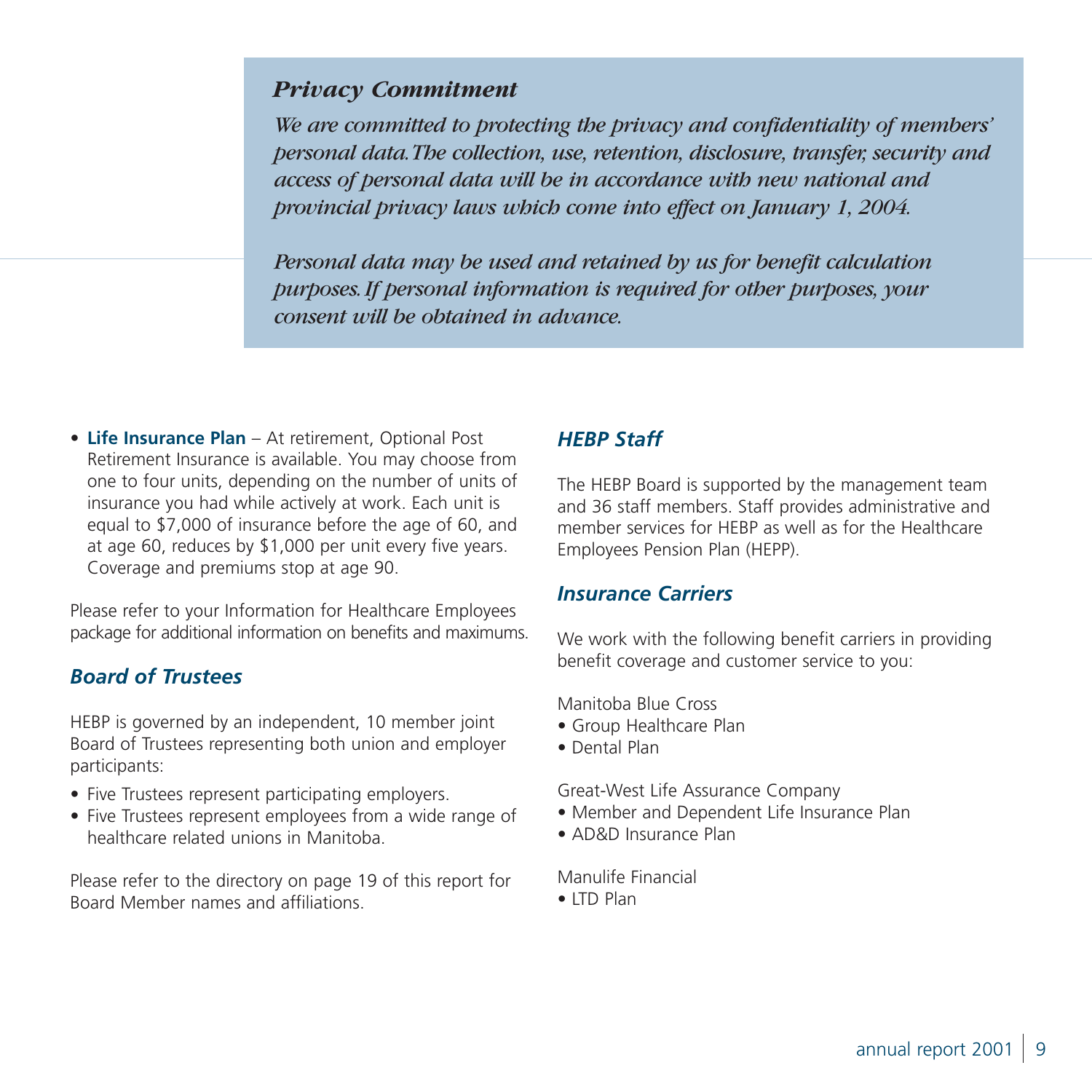## Sour focus is service.

HEBP achieved several initiatives in 2001 to improve our service to you and provide you with information on plan features and issues.

### *Member Services Representatives*

Member Services Representatives (MSRs) serve as an information resource and liaison between the Plan and its members. In 2001, HEBP's six MSRs made 90 group benefit presentations in the following regional health authorities.

| 6  |
|----|
| 6  |
| 7  |
| 5  |
| 24 |
| 10 |
| 1  |
| 31 |
|    |

### *LTD Service Representatives*

In 2001, three HEBP staff members were dedicated as LTD Service Representatives to provide members with assistance regarding LTD claims and rehabilitation programs. They held a total of 240 one-on-one LTD counselling sessions during 2001.

### *Other Staff Members*

HEBP also has staff in the areas of Finance, Information Systems & Technology and Communications to enhance our service to you.

### *PlanSite*

PlanSite, our new website at *www.hebp.mb.ca*, was launched in June 2001. The website provides plan information and gives you access to forms, Annual Reports, newsletters and our orientation video.

### *PlanView*

The PlanView orientation video, introduced in June 2001, provides an overview of the Pension and Benefits Plans. You can view the orientation video on our website, or contact your employer to view your facility's copy of the video.

### *Fact Sheets*

We have received positive feedback from members and employers on the fact sheets we developed this year on Travel Healthcare Benefits and Life Insurance Benefits.

### *Employer Manual*

An Employer Manual was developed and distributed to participating employers in July 2001 for administrators to refer to when counseling employees.

### *Group Healthcare Plan Premium Increases*

To offset the increased total of claims paid under the Plans in 2001, Basic, Enhanced and Retiree Group Healthcare premium rates were increased, effective July 1, 2001.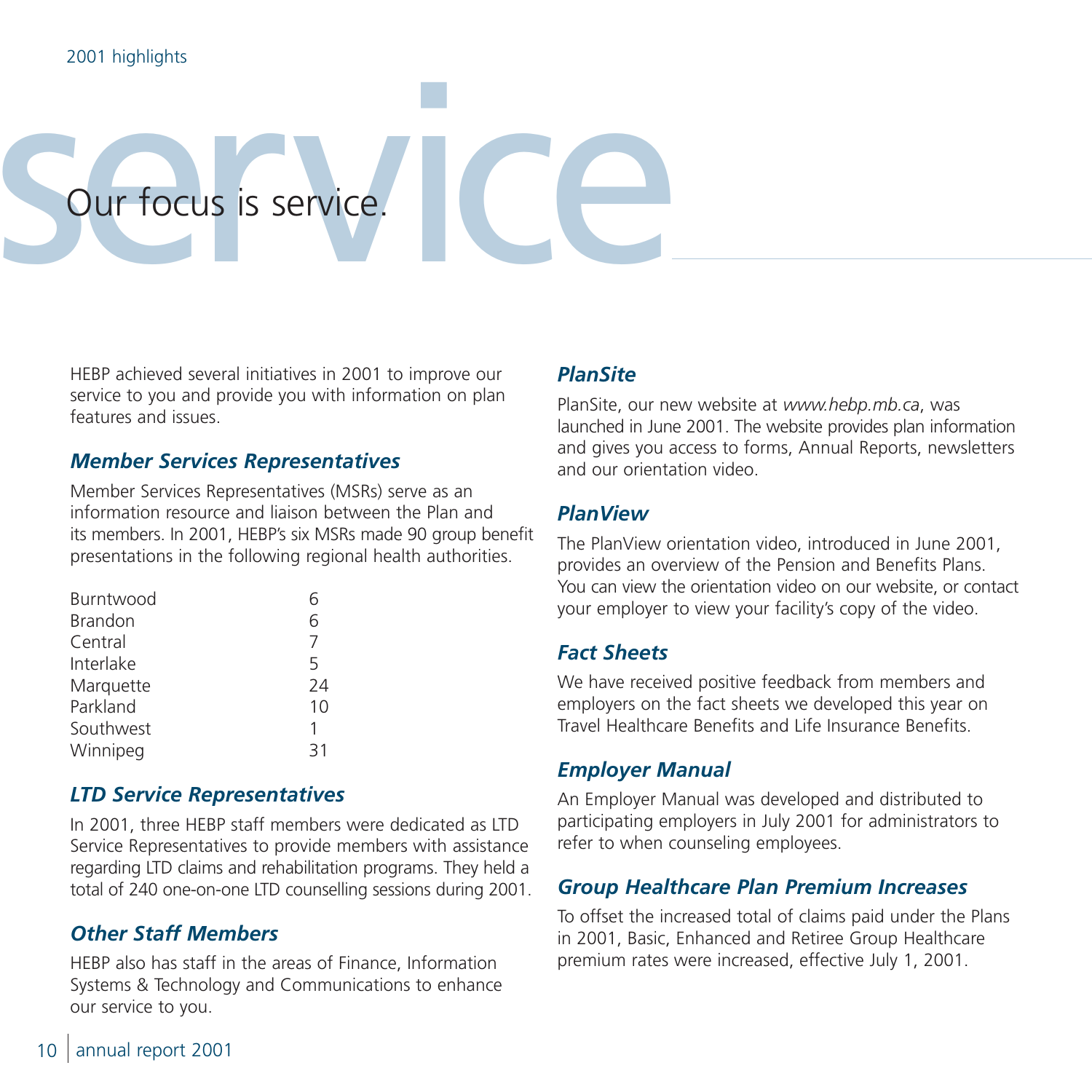### *Occupational Therapy - Benefit Improvement*

*Coverage for occupational therapy was added as an additional benefit under physiotherapy benefits, effective July 1, 2001. Physiotherapy and occupational therapy benefits now have a combined maximum, allowing members to apply expenses for either form of therapy toward their yearly maximum benefit entitlement.*

### *Plan Membership*

| <b>Active Members:</b>          | Dec. 31/00 <sup>1</sup> | Dec. 31/01 |
|---------------------------------|-------------------------|------------|
| Basic Healthcare Plan           | 7,713                   | 7,778      |
| Enhanced Healthcare Plan        | 12,415                  | 12,237     |
| Dental Plan                     | 17,042                  | 17,891     |
| POS Drug Card                   | 4,425                   | 7,077      |
| Life Insurance Plan             | 27,200                  | 28,953     |
| LTD Plan                        | 23,885                  | 23,965     |
| <b>Retirees:</b>                | Dec. 31/00 <sup>1</sup> | Dec. 31/01 |
| Healthcare Plan (Levels I & II) | 3,571                   | 3,484      |
| POS Drug Card                   | 1,231                   | 1,374      |
| Post-Retirement Life Insurance  | 2,696                   | 3,008      |

*1 Figures may vary slightly from the 2000 HEBP Annual Report.*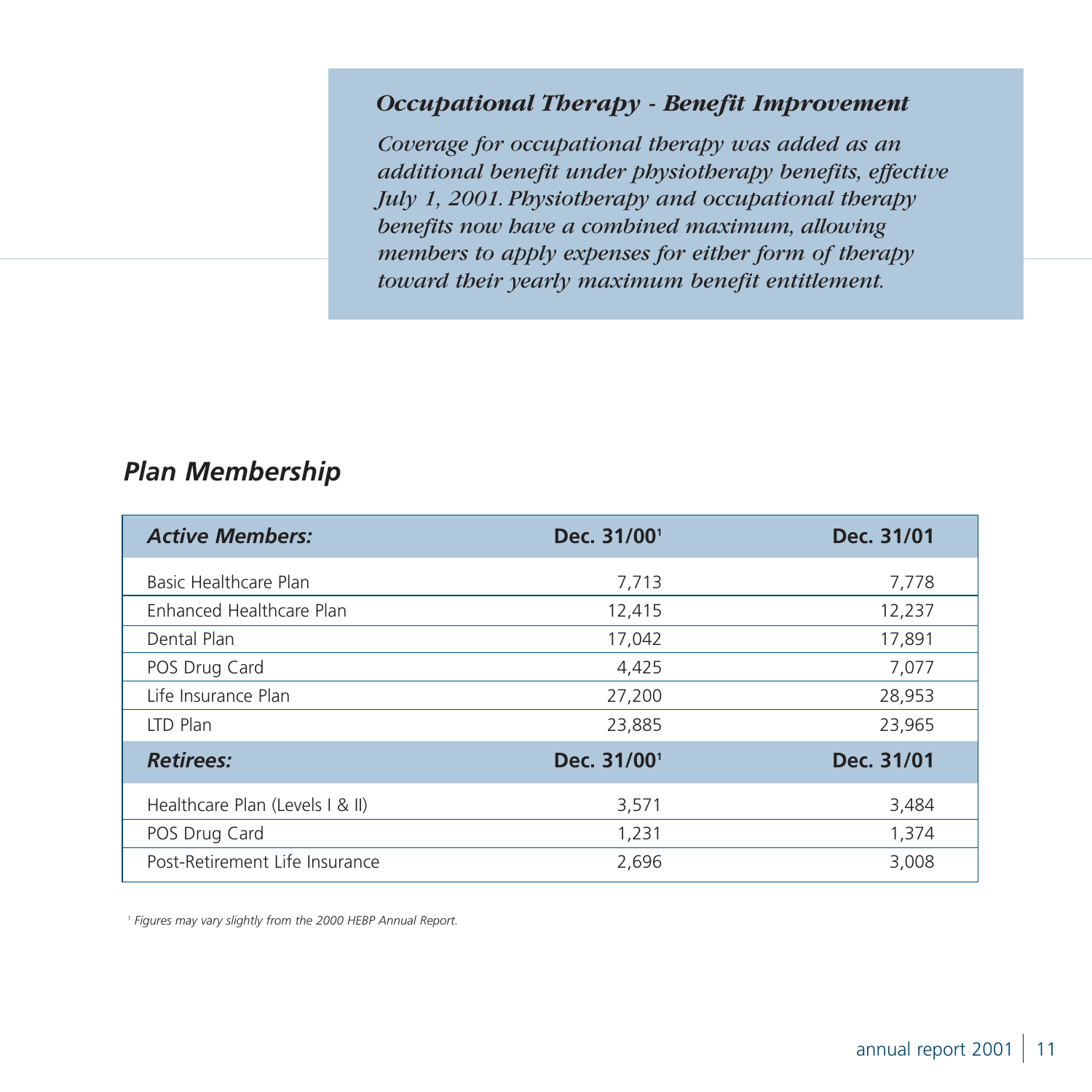### *Plan Experience*

### **Basic Healthcare Plan**

Comparison of Paid Claims 1999 - 2001



### **Enhanced Healthcare Plan**

Comparison of Paid Claims 1999 - 2001



*Notes:*

- *• The paid claims figures shown in these charts will not match the financial statements, which are stated on an incurred basis.*
- *• "Parameds" include Physiotherapy, Podiatry, Chiropractic, Audiology, Nutritional Counselling, Clinical Psychology, Naturopathy, Osteopathy, Massage, Speech and Athletic Therapy.*

*• "Amb/Hosp" includes paid claims for ambulance and hospital expenses combined.*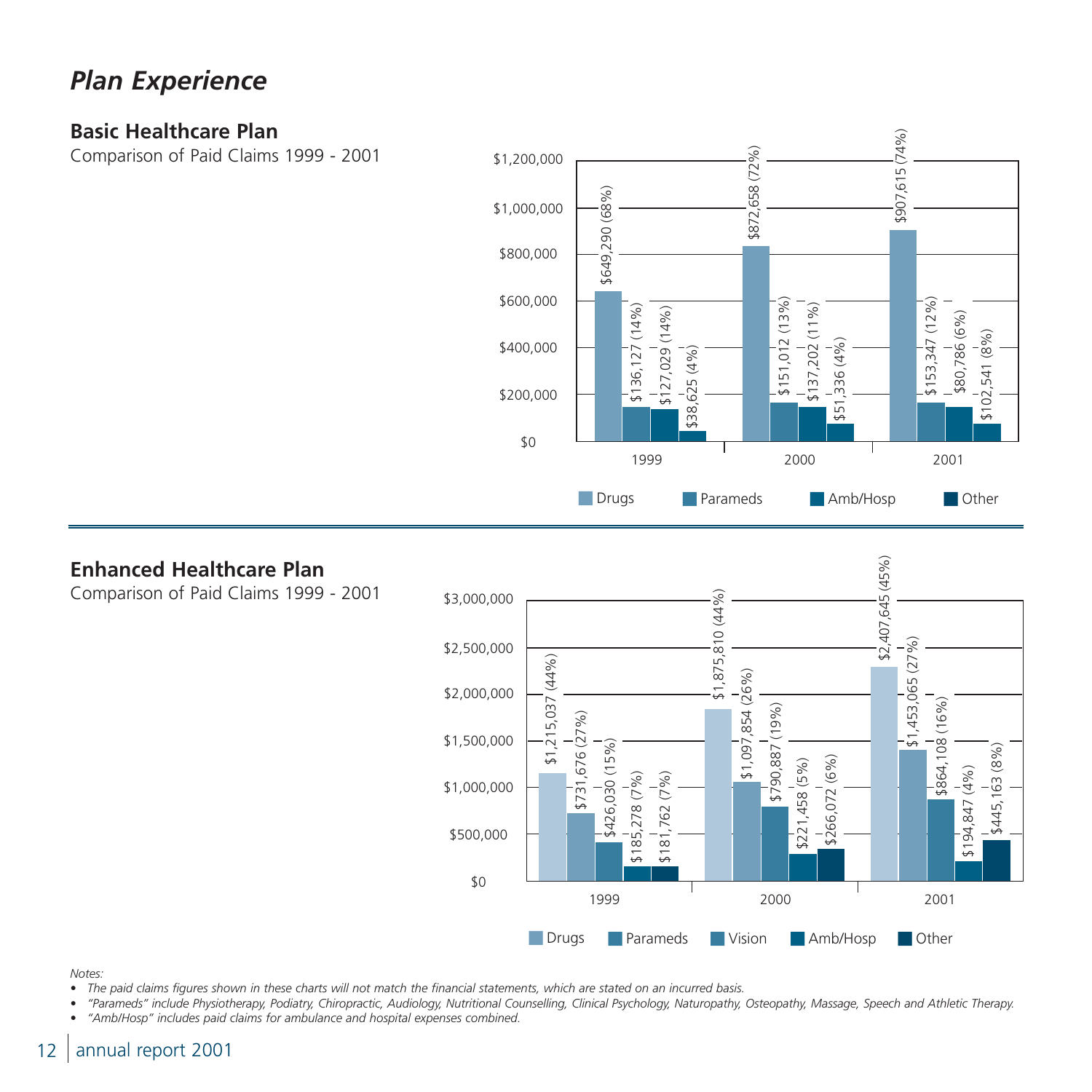### **Retiree Group Healthcare Plan**

Comparison of Paid Claims 1999 - 2001



### $(83\%)$  $(84%)$ \$7,666,314 (83%)\$7,132,437 (84%) **Dental Plan**  $(83%)$ \$6,299,830 (83%) Comparison of Paid Claims 1999 - 2001  $\overline{314}$ \$7,132,437 \$9,000,000 666, 830 \$8,000,000 57, \$6,299, \$7,000,000 \$6,000,000 \$5,000,000  $(051,434(12%)$ \$1,051,434 (12%) 190,680 (13%) \$1,190,680 (13%) \$4,000,000 — CORE — CONSIDERED — CORE — CONSIDERED — CORE — CORE — CORE — CORE — CORE — CORE — CORE — CORE — CORE — CORE — CORE — CORE — CORE — CORE — CORE — CORE — CORE — CORE — CORE — CORE — CORE — CORE — CORE — CORE — CORE — CORE  $(4%)$  $(4%)$ \$364,277 (4%) \$381,268 (4%) \$3,000,000 277 268 \$2,000,000 \$364.2 \$1,  $\overline{\mathfrak{s}}$ 1  $$38$ \$1,000,000 \$0 1999 2000 2001

*Notes:*

- *• The paid claims figures shown in these charts will not match the financial statements, which are stated on an incurred basis.*
- *• "Parameds" include Physiotherapy, Podiatry, Chiropractic, Audiology, Nutritional Counselling, Clinical Psychology, Naturopathy, Osteopathy, Massage, Speech and Athletic Therapy.*
- *• "Amb/Hosp" includes paid claims for ambulance and hospital expenses combined.*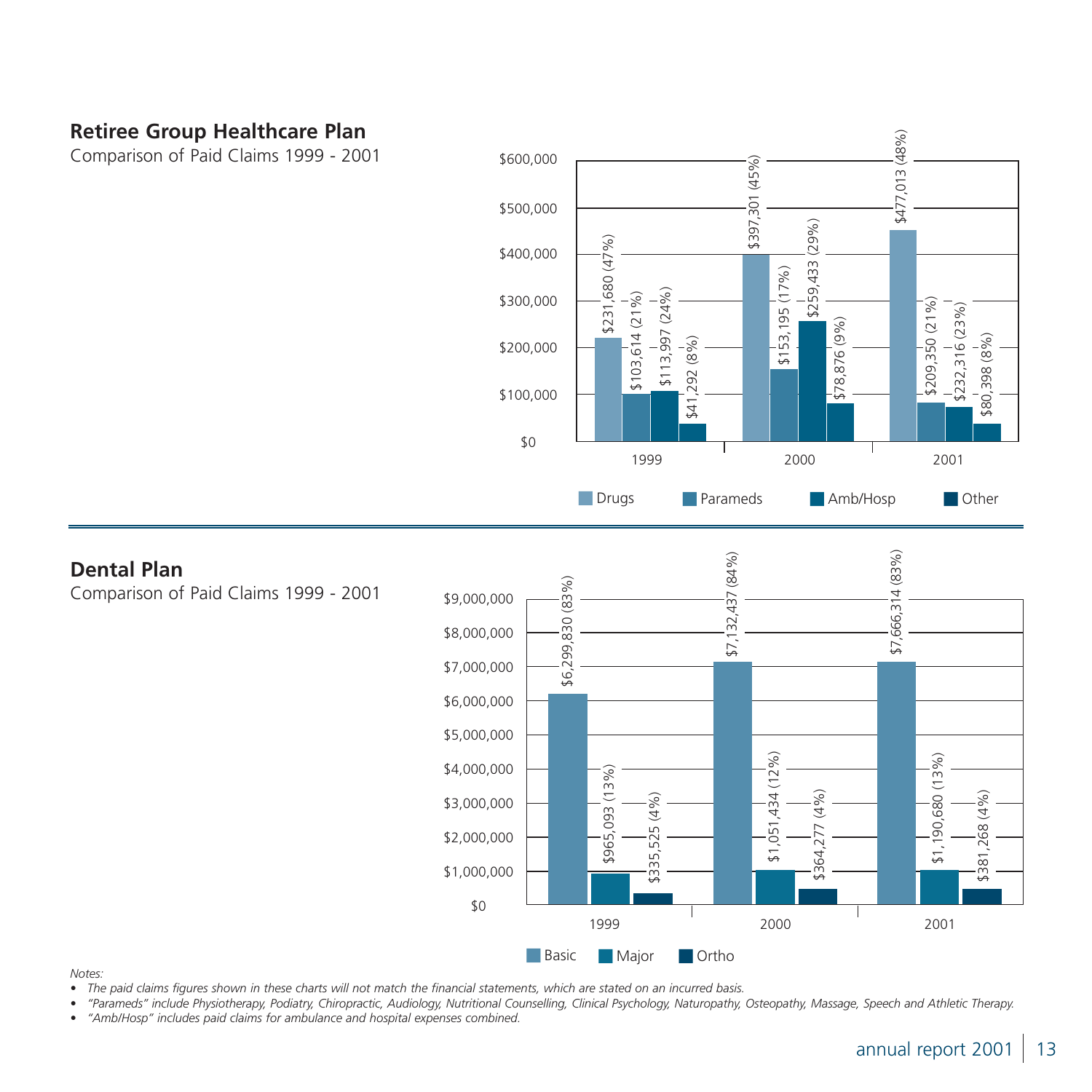### **Life Insurance Plan**

Comparison of Paid Claims 1999 - 2001



### **LTD Plan**

Comparison of Paid Claims 2000 - 2001



There were 928 members receiving LTD benefits at the end of 2001 vs. 893 at the end of 2000.

**HEBP Overall Paid Claims**

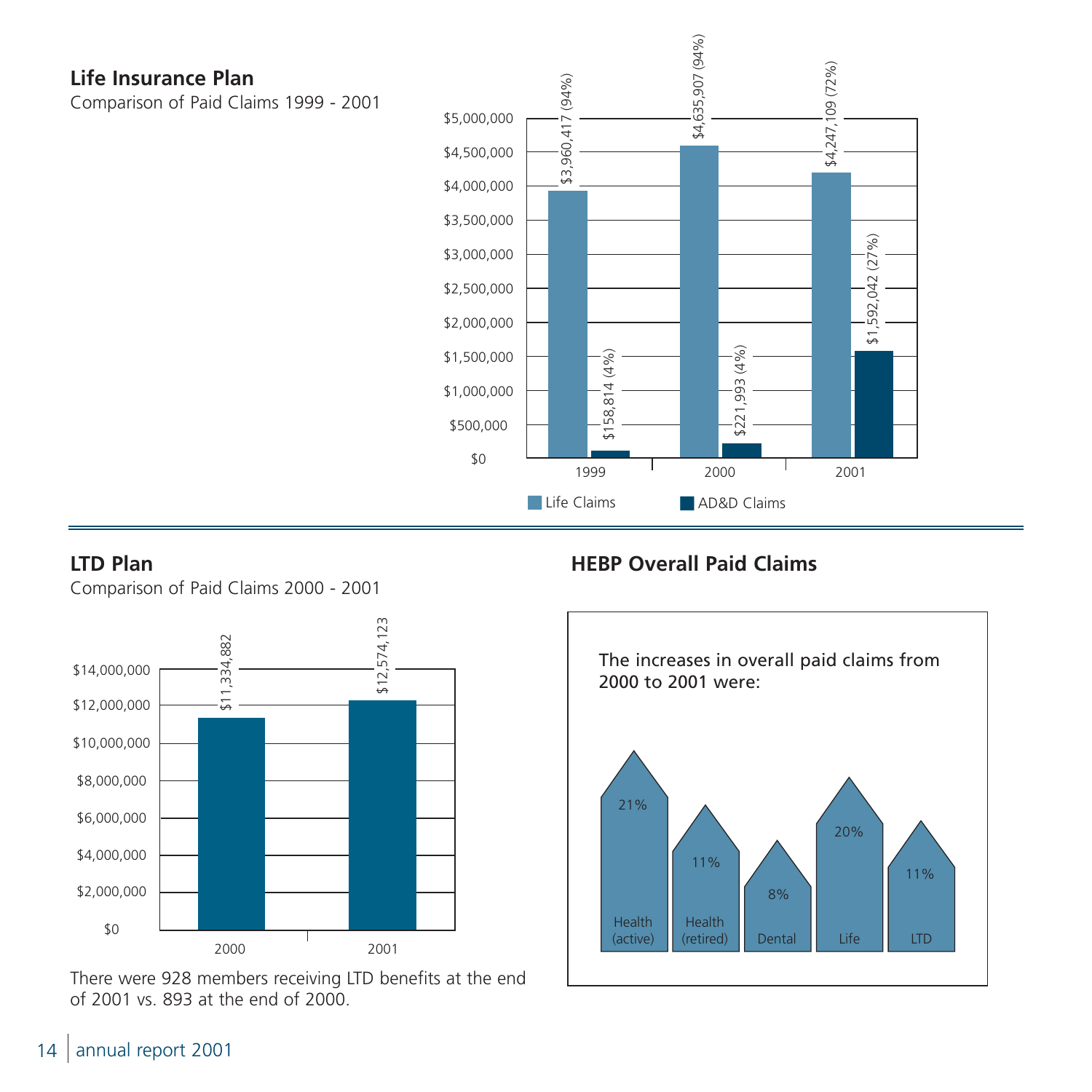### Management's Responsibility for Reporting

The financial statements of HEBP have been prepared by management and approved by the Board of Trustees. Management is responsible for the integrity and fairness of the data presented.

The financial statements have been prepared in accordance with generally accepted accounting principles and, of necessity, include some amounts that are based on estimates and judgements. Financial information presented in the 2001 Annual Report that relates to the operations and financial position of HEBP is consistent with that in the financial statements.

Systems of internal control and supporting procedures are maintained to provide assurance that transactions are authorized, assets are safeguarded and proper records are maintained. These controls include quality standards in hiring and training employees, a code of conduct, the establishment of an organizational structure that provides a well-defined division of responsibilities and accountability for performance, and the communication of policies and guidelines throughout the organization.

The ultimate responsibility of the financial statements rests with the Board of Trustees, assisted by management. HEBP's external auditors, KPMG LLP, have conducted an independent examination of the financial statements in accordance with generally accepted auditing standards, performing such tests and procedures as they consider necessary to express the opinion in their audit report. The external auditors have full and unrestricted access to the Board to discuss the audit and related findings as to the integrity of HEBP's financial reporting and adequacy of internal control systems.

BuangaBelle

Brian LaBelle, RPA Rohini Halli, CA HEBP-Manitoba HEBP-Manitoba

Roh: Salall

Executive Director, **Director of Finance**,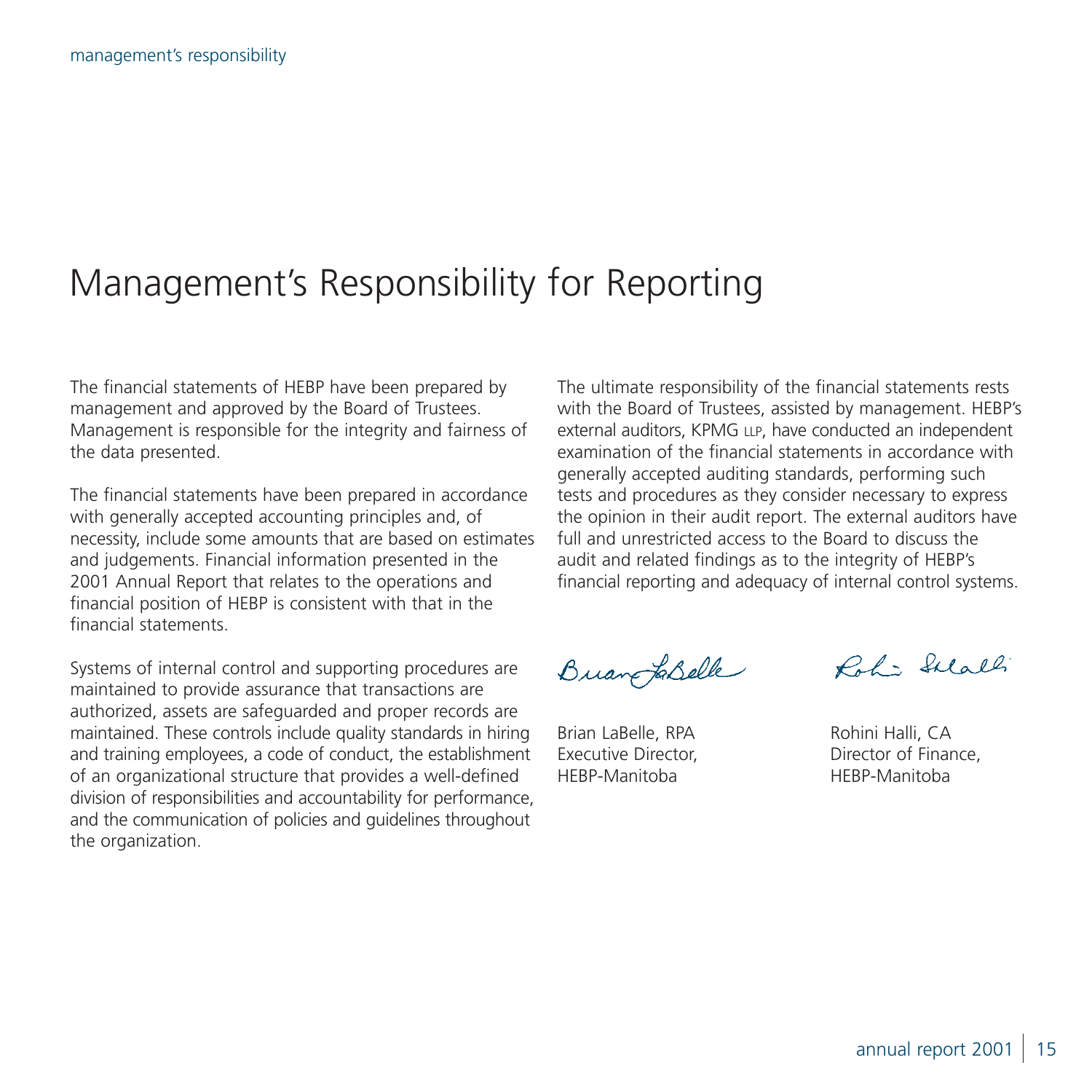### **HEALTHCARE EMPLOYEES BENEFITS PLAN - MANITOBA**

Statement of Net Assets

December 31, 2001, with comparative figures for 2000

|                                   | <b>Group</b><br><b>Life Plan</b> | Dental &<br><b>Extended</b><br><b>Health Plan</b> | Long-term<br><b>Disability</b><br>Plan | 2001<br><b>Total</b> | 2000<br><b>Total</b> |
|-----------------------------------|----------------------------------|---------------------------------------------------|----------------------------------------|----------------------|----------------------|
| <b>Assets</b>                     |                                  |                                                   |                                        |                      |                      |
| Premiums receivable               | 599,330<br>$\mathbf{s}$          | \$1,052,874                                       | \$1,208,146                            | \$2,860,350          | \$4,898,878          |
| Investments, at market value:     |                                  |                                                   |                                        |                      |                      |
| <b>Stocks</b>                     | 13,500,161                       |                                                   |                                        | 13,500,161           | 11,307,745           |
| <b>Bonds</b>                      | 10,449,095                       |                                                   |                                        | 10,449,095           | 10,975,566           |
| Cash and short-term deposits      | 782,340                          | 379,509                                           | 14,307,025                             | 15,468,874           | 9,930,330            |
| Prepaid expenses                  | 4,432                            | 2,281                                             | 6,799                                  | 13,512               | 20,042               |
| Due from Manitoba Blue Cross      |                                  | 1,739,669                                         |                                        | 1,739,669            | 2,738,441            |
| Due from Manitoba Health          |                                  |                                                   | 18,990,870                             | 18,990,870           | 14,715,095           |
| Due from Manulife Financial       |                                  |                                                   | 35,574,660                             | 35,574,660           | 33,621,539           |
| Due from The Great-West Life      |                                  |                                                   |                                        |                      |                      |
| <b>Assurance Company</b>          | 395,212                          |                                                   |                                        | 395,212              | 1,185,610            |
|                                   | \$25,730,570                     | \$3,174,333                                       | \$70,087,500                           | \$98,992,403         | \$89,393,246         |
| <b>Liabilities and Net Assets</b> |                                  |                                                   |                                        |                      |                      |
| Premiums payable and accrued      |                                  |                                                   |                                        |                      |                      |
| liabilities                       | \$1,053,977                      | \$1,235,013                                       | \$<br>735,808                          | \$3,024,798          | \$2,874,877          |
| Due to Healthcare Employees       |                                  |                                                   |                                        |                      |                      |
| <b>Pension Plan</b>               | 167,604                          | 69,474                                            | 222,439                                | 459,517              | 71,752               |
| Reserves for:                     |                                  |                                                   |                                        |                      |                      |
| Future paid-up insurance          | 5,338,229                        |                                                   |                                        | 5,338,229            | 4,615,030            |
| Disability life waiver            | 3,000,000                        |                                                   |                                        | 3,000,000            | 10,200,000           |
| Incurred-but-not-reported         |                                  | 2,364,268                                         | 6,715,801                              | 9,080,069            | 8,690,963            |
| Claims fluctuation                |                                  |                                                   |                                        |                      | 688,745              |
| <b>Disabled lives</b>             |                                  |                                                   | 62,649,433                             | 62,649,433           | 47,766,351           |
|                                   | 9,559,810                        | 3,668,755                                         | 70,323,481                             | 83,552,046           | 74,907,718           |
| Net assets:                       |                                  |                                                   |                                        |                      |                      |
| Held by Manulife                  |                                  |                                                   | 4,072,268                              | 4,072,268            | 4,775,691            |
| Internally restricted             | 5,400,000                        |                                                   |                                        | 5,400,000            | 2,700,000            |
| Unrestricted                      | 10,770,760                       | (494, 422)                                        | (4,308,249)                            | 5,968,089            | 7,009,837            |
|                                   | 16,170,760                       | (494, 422)                                        | (235,981)                              | 15,440,357           | 14,485,528           |
|                                   | \$25,730,570                     | \$3,174,333                                       | \$70,087,500                           | \$98,992,403         | \$89,393,246         |

These are extracts from the audited Financial Statements of the Healthcare Employees Benefits Plan – Manitoba. For a complete set of Financial Statements, please call our office.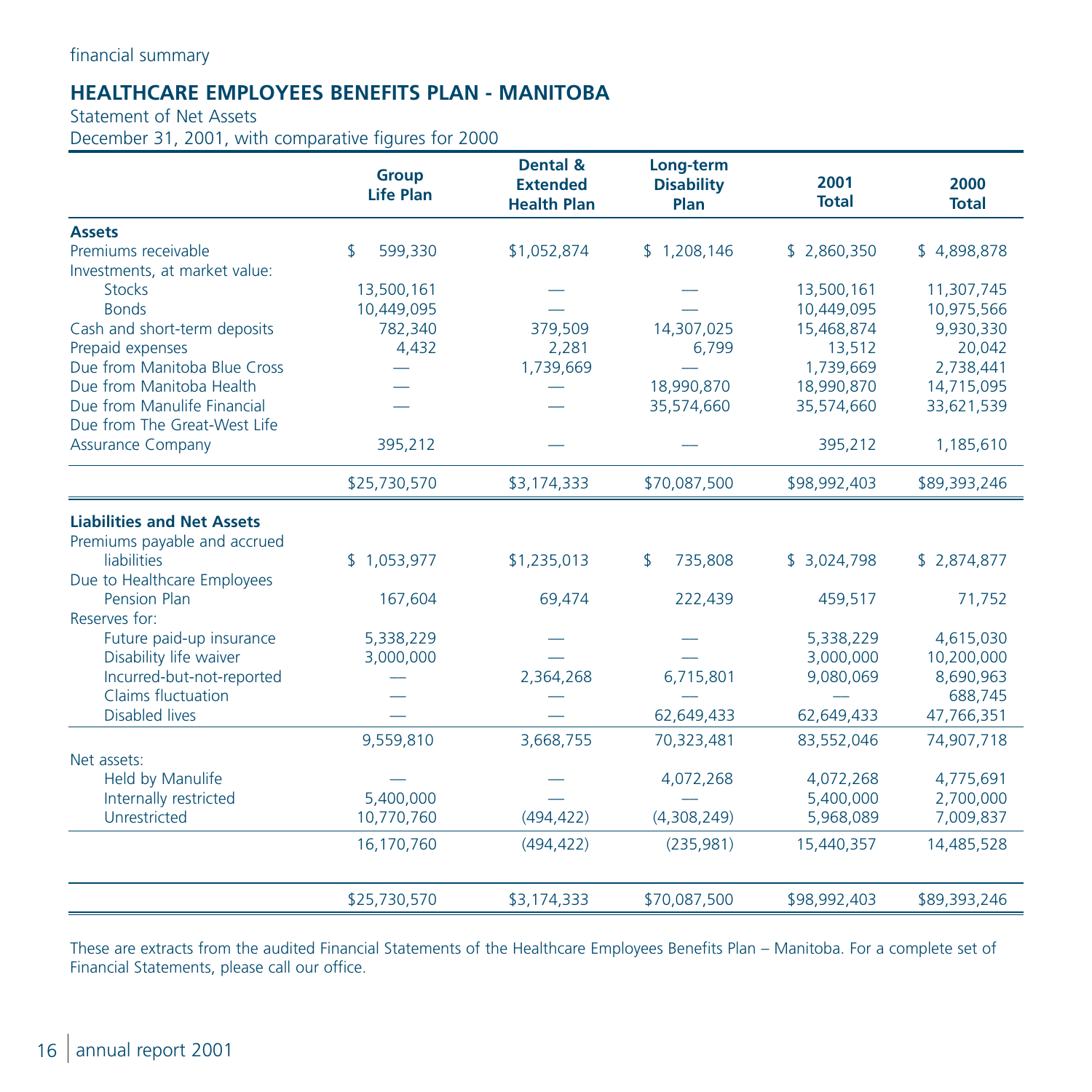### **HEALTHCARE EMPLOYEES BENEFITS PLAN - MANITOBA**

Statement of Changes in Net Assets

Year ended December 31, 2001, with comparative figures for 2000

|                                            | <b>Group</b><br><b>Life Plan</b> | <b>Dental &amp;</b><br><b>Extended</b><br><b>Health Plan</b> | Long-term<br><b>Disability</b><br>Plan | 2001<br><b>Total</b> | 2000<br><b>Total</b> |
|--------------------------------------------|----------------------------------|--------------------------------------------------------------|----------------------------------------|----------------------|----------------------|
| <b>Increase in Net Assets:</b>             |                                  |                                                              |                                        |                      |                      |
| Premiums                                   | \$5,730,096                      | \$17,029,641                                                 | \$15,209,018                           | \$37,968,755         | \$34,685,235         |
| Funding from Manitoba Health               |                                  |                                                              | 6,278,476                              | 6,278,476            |                      |
| Investment income                          | 1,539,150                        | 133,230                                                      | 2,439,756                              | 4,112,136            | 4,755,145            |
|                                            | 7,269,246                        | 17,162,871                                                   | 23,927,250                             | 48,359,367           | 39,440,380           |
| Decrease in net assets:                    |                                  |                                                              |                                        |                      |                      |
| Claims incurred                            | 5,913,803                        | 16,909,456                                                   | 12,574,123                             | 35,397,382           | 31,235,100           |
| Administrative - HEBP                      | 252,387                          | 129,708                                                      | 650,903                                | 1,032,998            | 880,757              |
| Administrative and interest -              |                                  |                                                              |                                        |                      |                      |
| <b>Great-West Life</b>                     | 358,790                          |                                                              |                                        | 358,790              | 211,716              |
| Administrative - Blue Cross                |                                  | 1,044,107                                                    |                                        | 1,044,107            | 910,307              |
| Stop loss premiums                         | 137,129                          |                                                              |                                        | 137,129              | 131,820              |
| Administrative - Manulife                  |                                  |                                                              | 1,326,199                              | 1,326,199            | 1,043,965            |
| Investment manager fees                    | 57,273                           |                                                              |                                        | 57,273               | 69,657               |
|                                            | 6,719,382                        | 18,083,271                                                   | 14,551,225                             | 39,353,878           | 34,483,322           |
| Net increase (decrease) in assets prior to |                                  |                                                              |                                        |                      |                      |
| appropriations to (from) reserves          | 549,864                          | (920, 400)                                                   | 9,376,025                              | 9,005,489            | 4,957,058            |
| Transfer of net assets from MHO            |                                  |                                                              | 55,982                                 | 55,982               | 846,475              |
| Appropriations from (to) reserves for:     |                                  |                                                              |                                        |                      |                      |
| Future paid-up insurance                   | (723, 199)                       |                                                              |                                        | (723, 199)           |                      |
| Disability life waiver                     | 7,200,000                        |                                                              |                                        | 7,200,000            | 2,192,000            |
| Incurred-but-not-reported                  |                                  | (66, 745)                                                    | (322, 361)                             | (389, 106)           | (867, 116)           |
| Claims fluctuation                         |                                  |                                                              | 688,745                                | 688,745              | 835,767              |
| <b>Disabled lives</b>                      |                                  |                                                              | (14,883,082)                           | (14,883,082)         | (4, 253, 438)        |
|                                            | 6,476,801                        | (66, 745)                                                    | (14, 516, 698)                         | (8, 106, 642)        | (2,092,787)          |
| Net increase (decrease) in assets after    |                                  |                                                              |                                        |                      |                      |
| appropriations to (from) reserves          | 7,026,665                        | (987, 145)                                                   | (5,084,691)                            | 954,829              | 3,710,746            |
| Net assets - unrestricted, beginning year  | 6,444,095                        | 492,723                                                      | 73,019                                 | 7,009,837            | 4,715,582            |
| Transfer to internally restricted          | (2,700,000)                      |                                                              |                                        | (2,700,000)          | (1,200,000)          |
| Transfer from (to) net assets              |                                  |                                                              |                                        |                      |                      |
| held by Manulife                           |                                  |                                                              | 703,423                                | 703,423              | (216, 491)           |
| Net assets - unrestricted, end of year     | \$10,770,760                     | \$ (494, 422)                                                | \$(4,308,249)                          | \$5,968,089          | \$7,009,837          |

These are extracts from the audited Financial Statements of the Healthcare Employees Benefits Plan – Manitoba. For a complete set of Financial Statements, please call our office.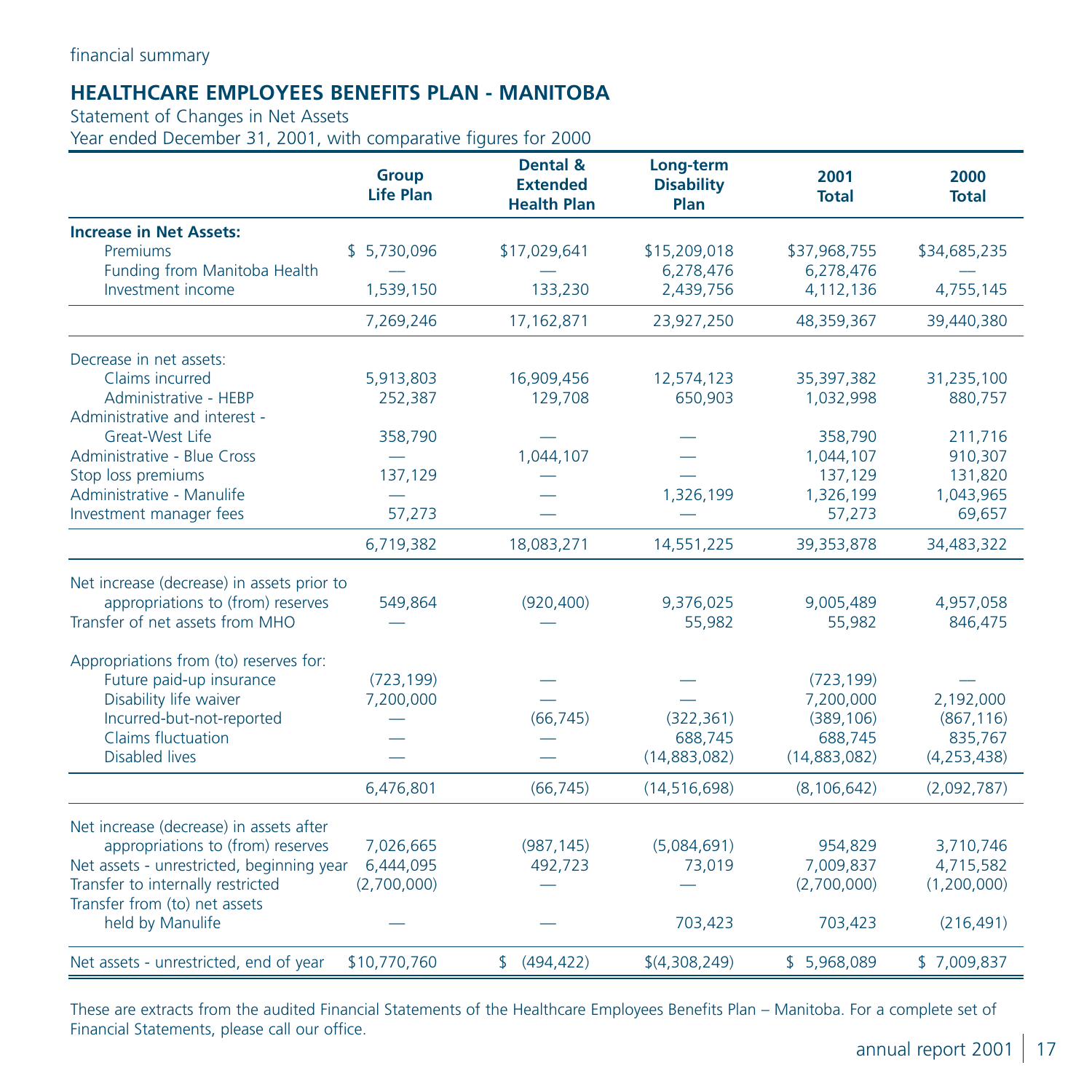## What to look for.

In 2002, we will continue to work towards enhancing our service and communication to members, employers and unions.

### *LTD Plan Administration*

Following a comprehensive review, which began in 1999, the HEBP Board of Trustees made the decision to self-insure and self-administer the LTD Plan, effective June 1, 2002. Bringing the LTD Plan in-house provides significant advantages and opportunities to:

- provide faster, more efficient service to members,
- promote early intervention and return to work programs, and
- eliminate duplicated services and expenses.

Any claims incurred on or after June 1, 2002 will be assessed by in-house Claim Specialists at HEBP. A Rehabilitation Coordinator at HEBP will direct rehabilitation programs for disabled plan members.

The name of the LTD Plan will change to HEBP Disability and Rehabilitation Plan to reflect its positive features.

### *PlanSite*

We will continue to enhance PlanSite, HEBP's website at *www.hebp.mb.ca*

### *PlanTalk*

The PlanTalk newsletter will continue to be distributed twice yearly, each spring and fall, to provide members with information on plan issues and changes.

### *PlanFacts*

PlanFacts newsletters will continue to be distributed to participating employers and unions as a source of information for administrators.

### *Employer Manual*

Updates will be made to the employer manual and distributed to administrators as required.

### *Member Information Booklets*

Updated member information booklets will be available at the end of 2002.

### *Fact Sheets*

We will continue to develop fact sheets to provide information on plan features and issues. Please let us know if there is a topic you would like more information on by completing the feedback card at the end of this report.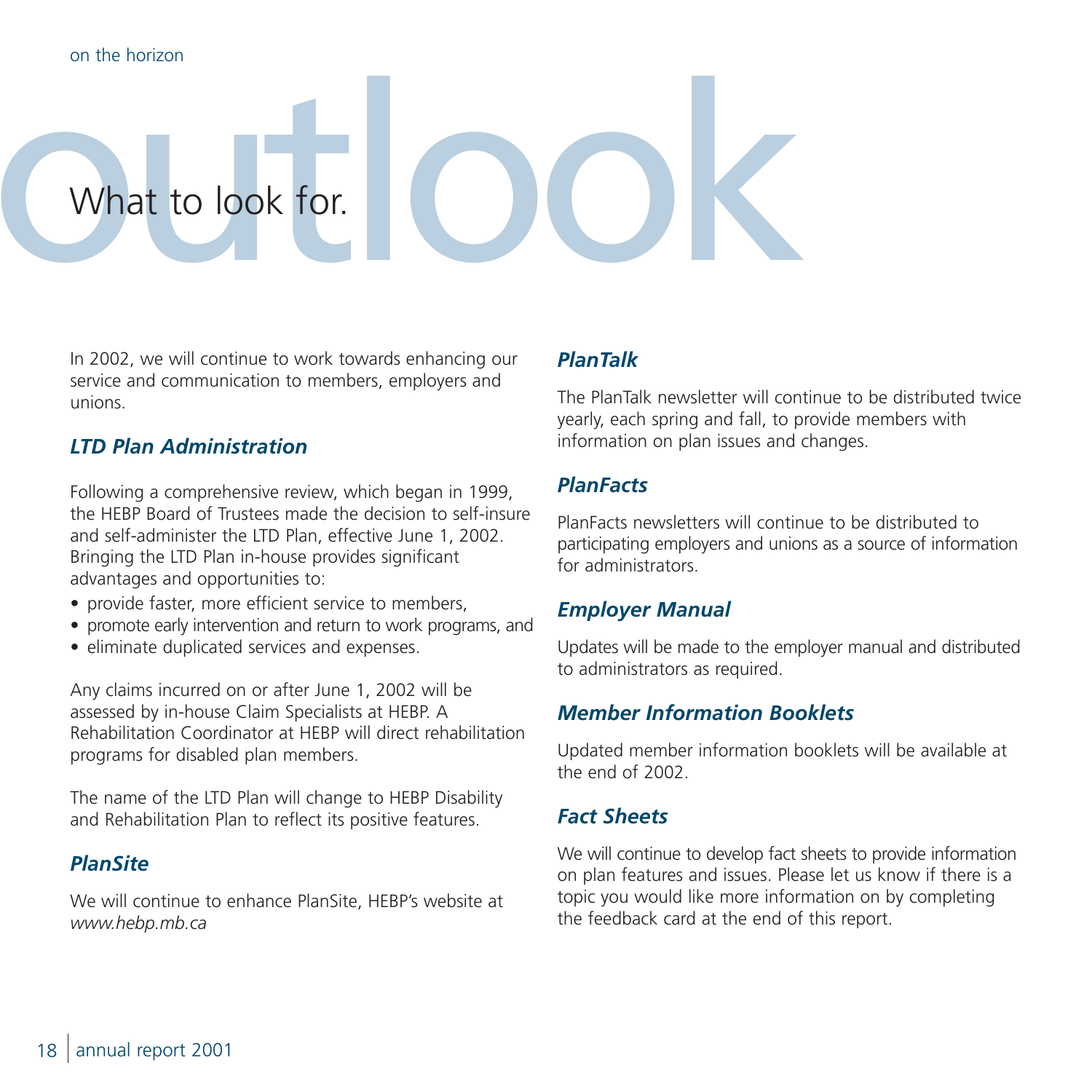### 2001 HEBP Directory

### **Board of Trustees**

### **Union Representatives**

Ray Erb *MGEU* Bob Romphf\* *MNU* Jeffrey Dovyak *MAHP* Doug Laurie *IUOE* Larry Stratton *CUPE*

*\*Chair \*\*Vice-Chair* 

### **Employer Representatives**

Gloria O'Rourke *WRHA* Penny Sorensen *SWRHA* Jean-Paul Gobeil *WRHA* Mark Neskar\*\* *Seven Oaks General Hospital* Frank Ryplanski *Retired*

### **Management Team**

Brian LaBelle, RPA, Executive Director Rohini Halli, CA, Director of Finance Ronald Queck, CFA, Director of Investments Kay Dunthorne, ACS, ALHC, Manager, Group Benefits Administration Roger Mousseau, B.Sc., Manager, Pension & Systems Administration

### **Consultants**

Auditor – KPMG LLP Legal Counsel – Koskie Minsky Actuarial Consulting – Worden Actuarial and Benefits Consulting Ltd. – Eckler Partners Ltd.